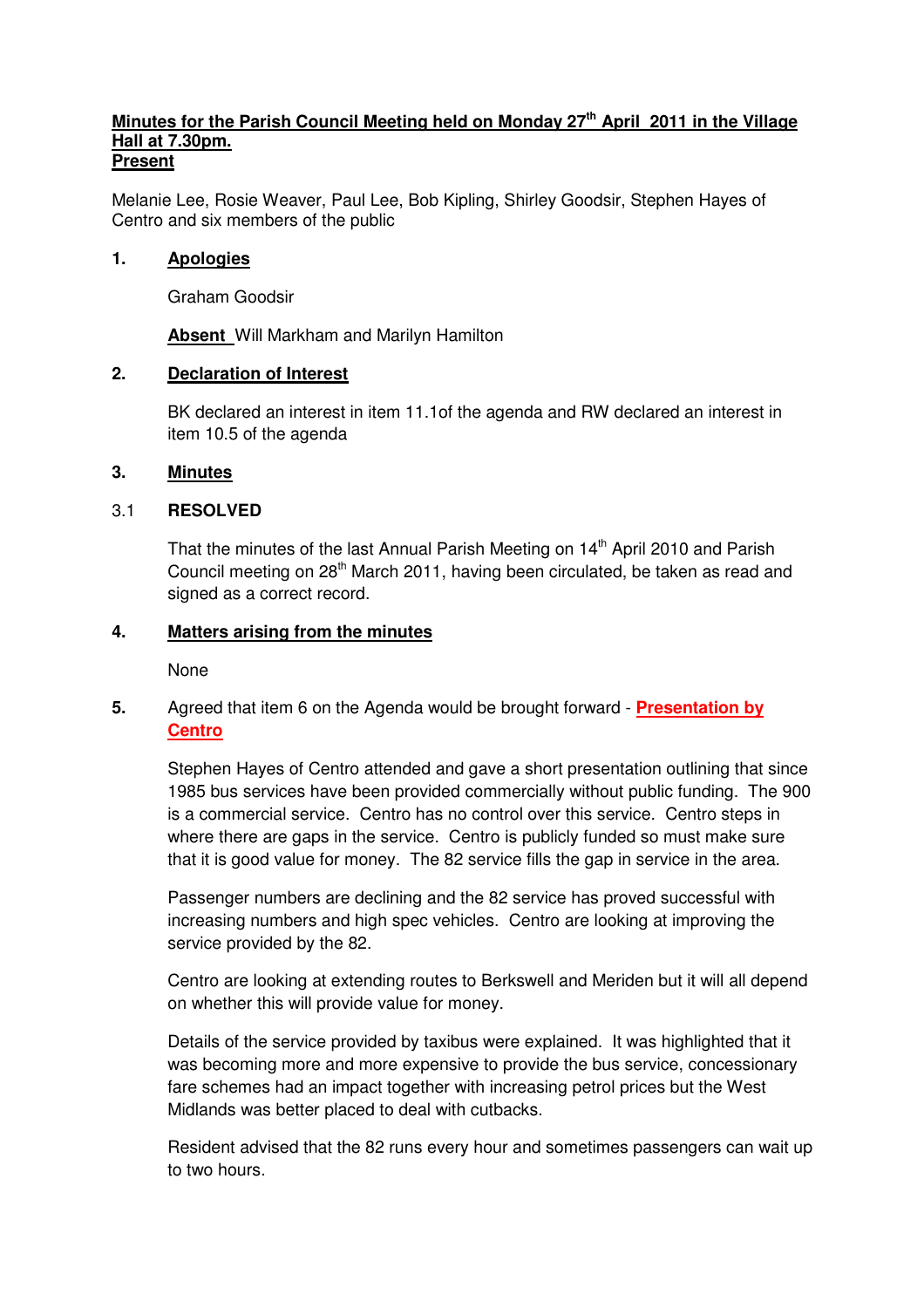SH advised that they were looking at increasing the frequency.

 A resident advised that she was very satisfied with the 82 service and level of customer service provided by the drivers.

 A resident raised the problem with travelling from Millisons Wood. They can get to Birmingham but cannot get back as the bus stops at the bottom of the hill.

 A resident advised that stickers and timetables in bus stops were misleading. It is showing that the 900 will go to Millisons Wood.

SH will investigate this and get the stickers and timetables removed.

Resident provided details of various incidents affected by this misleading information.

 SH will ask the question of National Express why they will not make this route, it is only around 4 minutes extra.

 SH advised that Centro has no control over National Express but they can keep asking the question.

 Concerns were raised regarding the booking system of the taxibus as it required advance booking which was not always ideal.

 Chair asked SH if he would provide a short piece for the Meriden Mag to inform residents of what is available. SH agreed to do this and also to return in 6months to provide an update.

**6. Chair's Annual Report –** Agreed that this should be adopted as part of the Minutes.

#### **MERIDEN ANNUAL PARISH MEETING 27 APRIL 2011 CHAIR'S REPORT**

This is my first year as chair for Meriden Parish Council which has been very challenging with the various issues and concerns residents have raised throughout the year. It is my duty to present this year's report which is a mixture of some setbacks and some positive progress.

The Parish Plan is now in its third year and Iain Roxburgh who chairs the Action Group with the support of other councillors and residents continues to meet on a regular basis to pursue the actions listed in the plan. However this past year has seen the progress slow down a bit due to diminished numbers of volunteers. In mid-April of 2010, the Parish Council and Parish Plan Action Group started a public display at the Village Green to recruit new volunteers by raising awareness of our initiatives such as Community Speed Watch, the Parish Design Statement, Linking People Project and more. We cut short these displays after the unlawful occupancy of a pasture field in Eaves Green Lane. This occurred on 30 April 2010 and is still occupied despite planning permission being denied. The planning decision has been appealed and a public inquiry is ongoing to be resumed on 11 July 2011. Meriden Parish Council will make a representation at the inquiry to back up the reasons for objecting to this inappropriate development in our green belt.

Sadly, in May 2010, the parish council had to accept the resignation of its clerk, Julie Hall. Julie's commitment went above and beyond her 20 hours a week as Parish Clerk. She was also a volunteer on the Parish Plan Action Group and Community Speed Watch, and she and Cllr Rosie Weaver set up the Football Academy and consulting children and young people over the play and sports equipment they would like to see at the new sports facilities. Also in May, Cllr Sarah Markham resigned, as well, due to the pressures of motherhood and work commitments.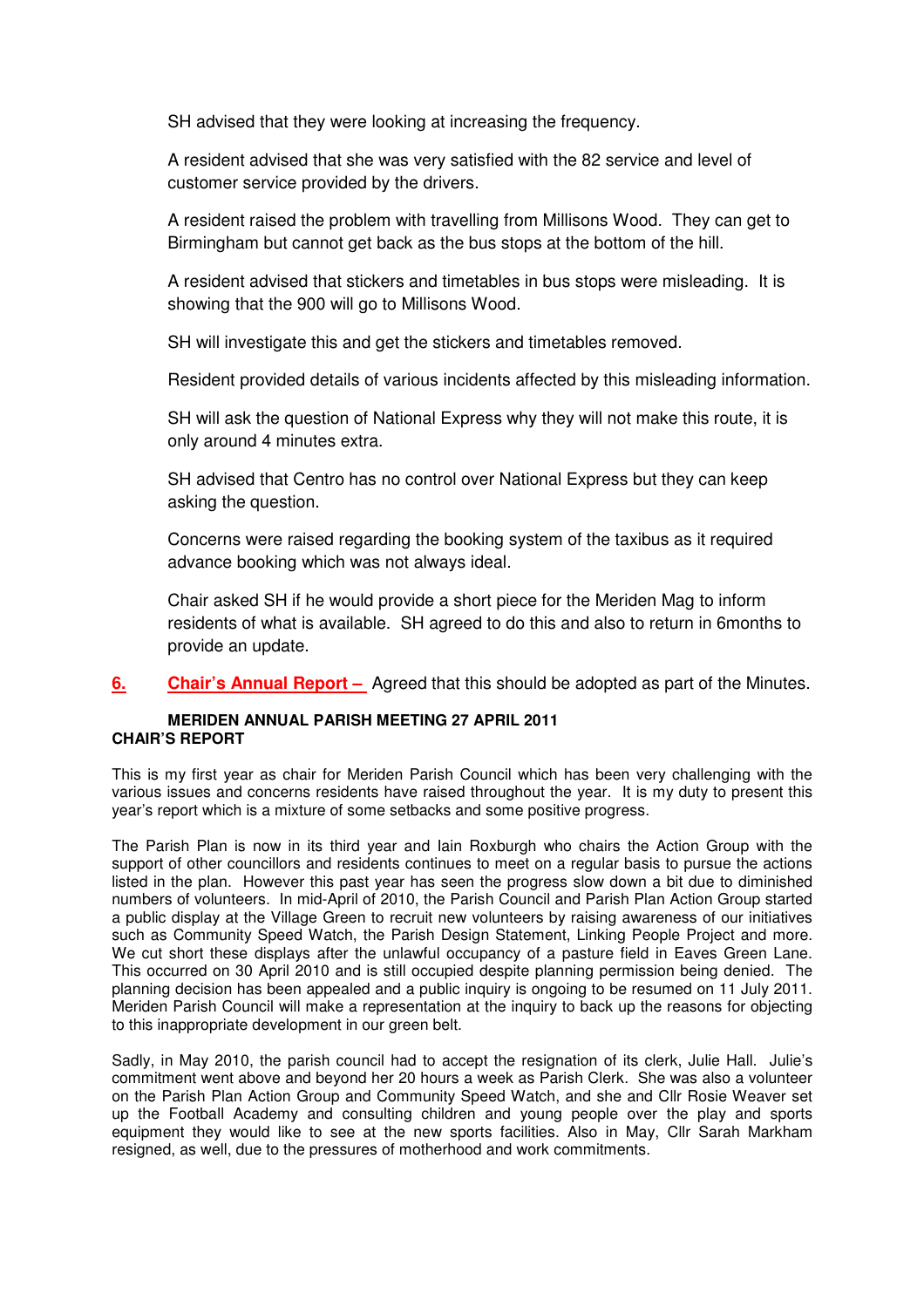Our involvement continues with Solihull Area Committee of the Warwickshire and West Midlands Association of Local Councils where representatives from all the Solihull parish and town councils meet. Cllr Rosie Weaver is Chair of this group and this has continued to raise the profile of Meriden. Rosie was involved in organising a presentation at Hampton-in-Arden in June for the Solihull Area Committee to highlight the concerns over the proposed HS2 (High Speed Rail 2) development which will encroach upon our neighbouring parishes. Thereafter, an action group was formed HHAG (Heart of England High Speed 2 Action Group) and they co-opted Rosie to help in distributing information.

Also in June 2010, we invited representatives from National Express and Centro to attend our Parish Council meeting after residents informed us that they had heard rumours that the 900 bus service was soon to be cut. Over 50 residents attended and asked many questions of the two representatives, as well as pointing out the difficulties the cutbacks would cause in getting them to work, to the surgery, to Balsall Common, etc. National Express informed the residents that it was a commercial decision that required no consultation with residents. Centro detailed their 82 bus and Taxibus service could fill the gap. The service was made worse when Solihull Council had to close Showell Lane due to bridge repairs between September 2010 and March 2011. It's been difficult for many residents and some have had to resign from their jobs as they could not physically get to work on time. Centro are here tonight to give us the latest update.

In July 2010, we appointed Shafim Kauser to the post of Parish Clerk. Shafim brings with her valuable legal experience and is committed to undertaking CILCA qualifications to contribute to our status as a Quality Parish Council. We had to go through the formal co-option procedure to replace Sarah and in July, Paul Lee was co-opted as councillor. Paul's previous experience as a volunteer with the Meriden Parish Plan Action Group, Community Speedwatch, and co-ordinator for the Remembrance Sunday road closure was seen as an advantage to the council.

In August 2010, we re-formed the Meriden Sands Working Group when Cllr David Bell alerted us to the proposed sand and mineral extraction site situated between Meriden and Berkswell on the A452 as featured in Solihull Council's Emerging Core Strategy. Residents had also notified the Parish Council that they had received correspondence from UK Coal about the extended works to Daw Mills Colliery that would run through Meriden. We invited Solihull Council to attend our November parish council meeting to discuss their Emerging Core Strategy. Tarmac invited themselves to our February 2011 parish council meeting and have offered to form a working group with the council and Solihull Council over the next phase of sand and mineral extraction due to start soon behind North Warwickshire Golf Club. We will invite UK Coal to attend one of our upcoming meetings in the not too distant future.

We use parish council meetings to invite such guests as part of our communications strategy. We will continue to improve communications by revamping our website and blog. The Meriden Mag is an important communications tool and is very much valued by residents. The pages that they donate to the Parish Council are invaluable to us. When necessary we will produce leaflet updates for door-todoor distribution.

Meriden Pool still needs some extensive work and recently we have been approached by Environmental Dimension Partnership to conduct a survey to establish the presence of natural wildlife. We continue to work with Solihull Council to decide the best means of repair and maintenance.

Last year we had the co-operation of West Midlands Police to work jointly on converting part of the public conveniences to a police office for our Police Community Support Officer. This project was abandoned by the police when their budgets were severely cut by central government. We have now resolved to demolish the public conveniences and negotiated 50% funding from Solihull Council. This should commence soon and will be replaced with attractive landscaping.

Community Speed Watch was very active last summer. This project trains local volunteers to use a speed device. We always need more people and anyone who is interested please come and volunteer. Training is provided by the police and a full risk assessment is done by them to ensure the safety of all volunteers. The last training sessions were in November 2010 and there was no attendance from Meriden volunteers. Speed Watch sessions will still resume from next week, but we will need to monitor the situation if no further volunteers come forward.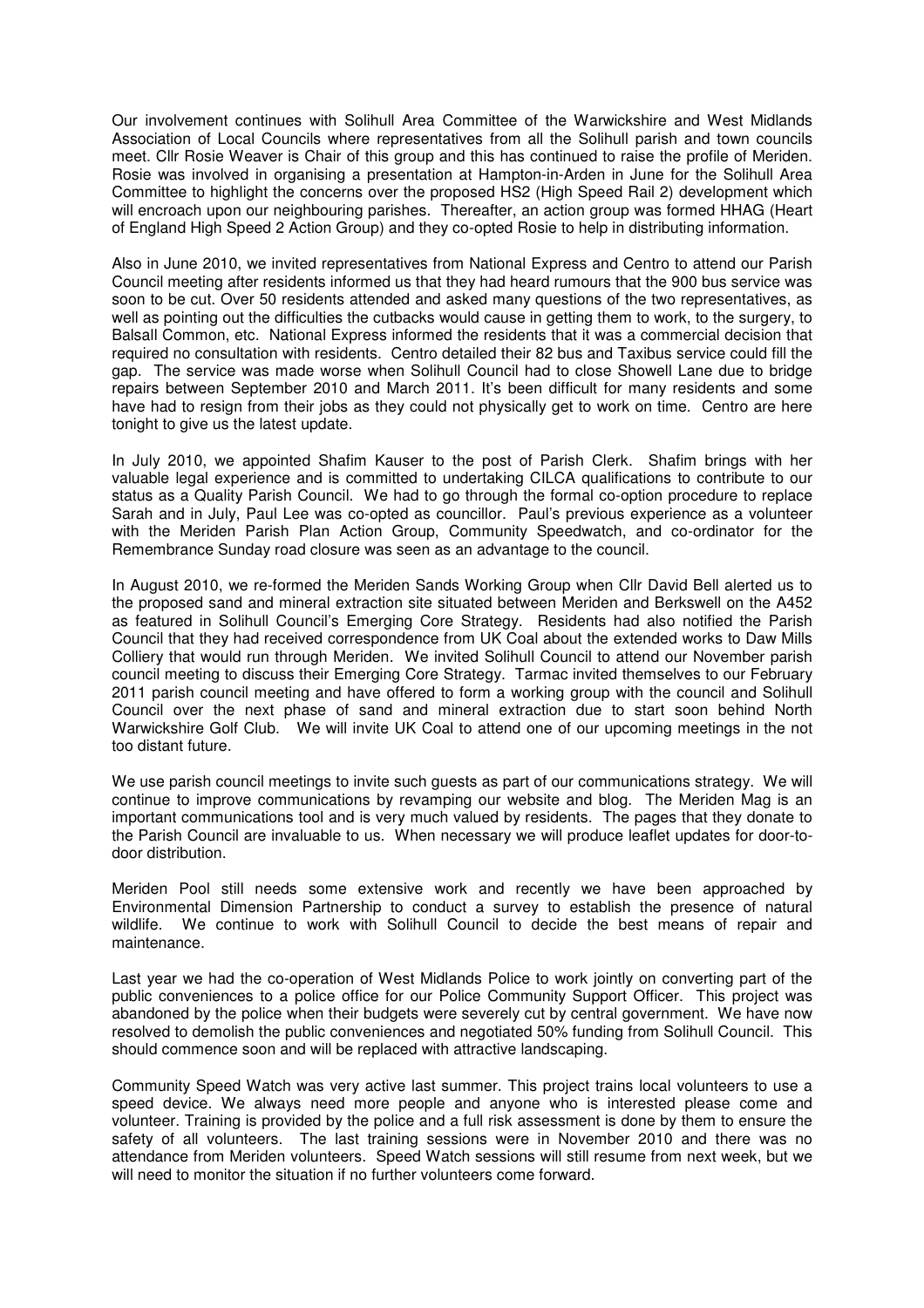Solihull Council was again successful in the 2010 Heart of England in Bloom competition. They picked up a Gold award in the city category, and national winner for the city category and silver gilt award. Meriden achieved third place in the Best Kept Village Competition which Berkswell, Hampton in Arden and Barston also take part in. We've slipped since the previous year's award and with the current construction at the roundabout we are bound not to achieve any better. Judging takes place on10 May 2011, but watch out in 2012!.

The Football Academy has been a success, and Meriden Rovers has been re-launched for the 4 -8 age group and they have already had friendly matches with other local teams in the borough. The football kit's logo has been chosen by the children and will be promoted in the next issue of the Meriden Mag. Meriden Parish Council is funding the football kit.

The construction of the new sports facilities is progressing well. Children and young people will be able to take part in football, cricket, tennis, basketball and net ball, as well as adults! A petanque pitch is also to feature. Our football coach, Paul Jayes, is qualified to train in all of these sports as well as sports for disabled children and young people. He is keen to set up training sessions for children and young people in the summer. It is anticipated the facilities will open mid to late July. There will be an official opening ceremony with sporting celebrities in attendance and the winner of the naming of the sports facilities, a competition up and running with Meriden. Entries from all children and young people are welcome which can be sent to the Parish Clerk or at Meriden C. of E. Primary School.

We are now focusing on setting up a 'company by limited guarantee' to run the sports facilities. We have had interest from residents wishing to sit as Directors on this company already. We're working closely with Solihull Council to ensure the sports facilities are managed well, once opened.

Cllr Rosie Weaver successfully negotiated a local housing allocation policy with Solihull Council to ensure Meriden residents had a fair representation when applying for the social housing on the new Maxstoke Lane housing development.

The Remembrance Day service road closures had to be organised locally again by volunteers this year and was done very successfully. Thank you to Cllr Paul Lee for the time and effort he always puts into this with the support from resident volunteers. This will continue in future years.

An exhibition in January 2011 was held at the Village Hall for residents to view the pros and cons of the High Speed 2 Rail development. There was good attendance of over 150 and a petition saw 142 signatures against and 5 for.

Community surgeries continue to be held once a month at the library. Any member of the public can come and talk to the police representative and the Neighbourhood Coordinator from Solihull Council.

All of the allotment, bar one, have been let this year and we still have one of the lowest rents around! The Parish Council negotiated with Solihull Council to improve the roundabout's floral display when the roses suffered blight. A new planting scheme was put in place earlier this year. We have also recruited local businesses to sponsor a flower hanging basket to be placed along the shop fronts by the Village Green and this should be in place soon.

The Meriden Festival will feature both the Megaride, this year at the Queen's Head, and Jazz on the Lawn at Meriden Hall in June.

The Parish Plan Action Group decided to focus on one issue this year, the Parish Design Statement and we have consulted with residents and received a healthy response to the questionnaire which is now being analysed by Iain Roxburgh so as to present to Solihull Council and get it formally adopted as supplementary planning guidance.

Alan Lole again organised The Meriden Tree of Thought, the sixth special Village tree, in aid of Macmillan Cancer Support where people could dedicate a light in memory of a friend or loved one. Once again, Alan achieved a beautiful feature on the Village Green over the Christmas period, raising money to a worthwhile cause. We continue to support Alan with insurance and safety aspects to the installation of the tree.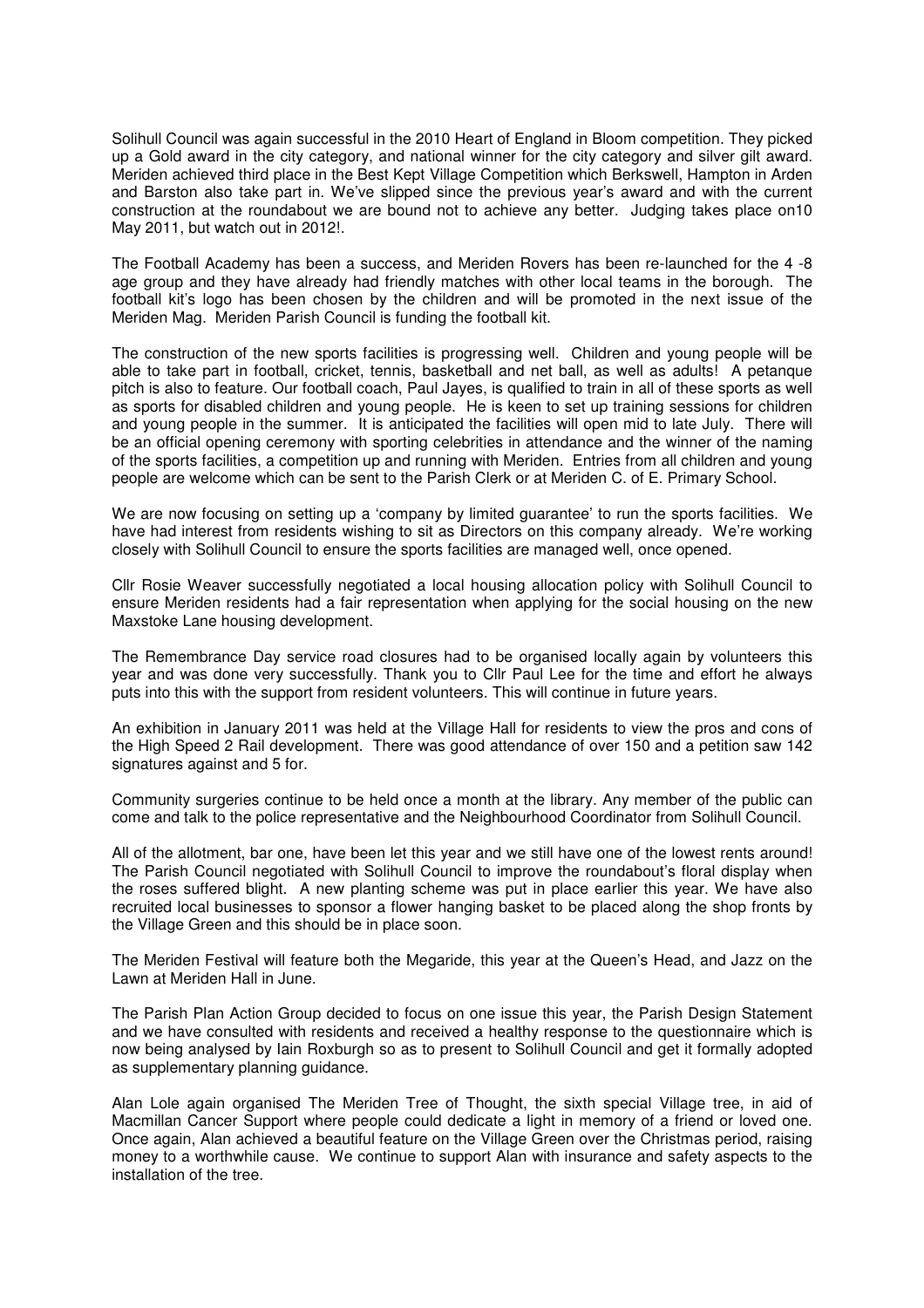On behalf of the parish council, I would like to express our sympathies to Cllrs Graeme and Shirley Goodsir who both lost their mothers within a month of each other. As well, Cllr Marilyn Hamilton has been caring for her mother who took seriously ill last month, and has now returned from hospital. This has been a hard time for Graeme, Shirley and Marilyn and has curtailed their activities for the council, quite understandably.

On a personal level, I want to thank Cllr Rosie Weaver for guiding me and Shafim through our first year in new posts. Rosie has helped me understand the role of chair which she took on for the previous 3 years. I will never be as good as Rosie, but thanks to her, I have learnt a lot. I also would like to thank Cllr Bob Kipling for his support this year. And finally, a thank you to District Cllrs David Bell and Dr Peter Lea who continue to support this parish council through very difficult times.

Melanie Lee Chair 2010

# **7. Public participation**

Resident raised issue with heavy trucks passing through the Village and going through millions Wood and Eaves Green Lane. It was believed that these were coming from Bannersbrook estate.

 Resident was informed that the Parish Council were aware that this was happening and they were collecting evidence. Response received from neighbourhood coordinator was passed onto resident.

 Another resident raised concern over hedges along the footpath on Showell Lane from the bridge. These are overgrown. It was agreed that SMBC would be notified of the overgrowth.

Public participation closed.

#### **8. Correspondence and Communication**

- 8.1 Solihull Match Funding Scheme Invitation to take part in Solihull in Bloom Match Funding Scheme
- 8.2 SMBC Results of uncontested Poll
- 8.3 Big Lottery Fund Grant confirmation
- 8.4 Clement Keys Notice of Annual Audit

#### **9. Receive Reports**

It was agreed that there would be no reports provided at this meeting. PL asked for it to be noted that a Community Speedwatch session this weekend at 11am.

- 9.1 Committee Member for Village Hall Management Committee
- 9.2 School Governors for Parish Council
- 9.3 Committee Member for War Memorial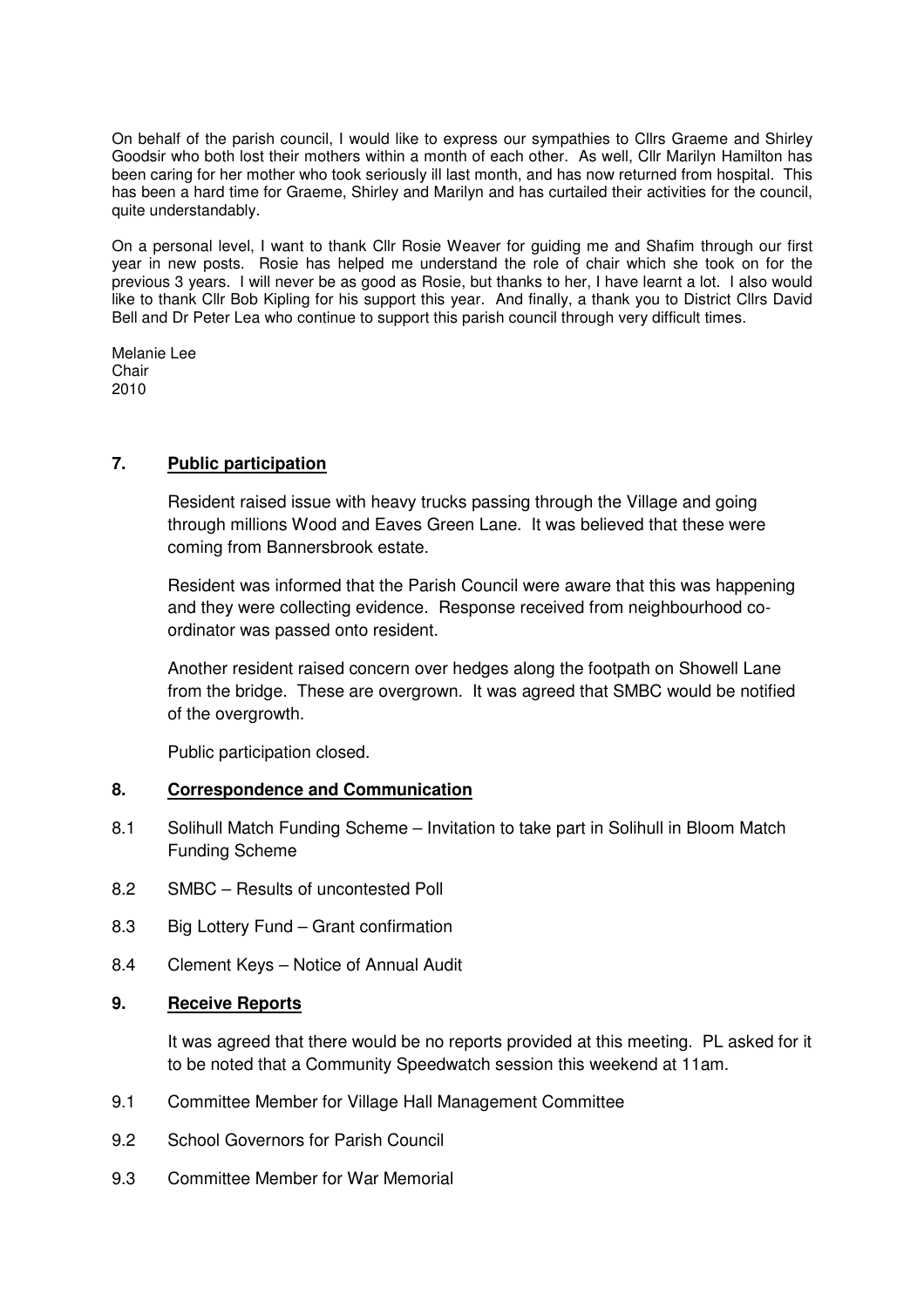- 9.4 Pool
- 9.5 Allotment Representative
- 9.6 Footpaths/Forum
- 9.7 Meriden Sands Working Group
- 9.8 Conservation Committee
- 9.9 Local Strategic Partnership
- 9.10 Police Rural Assembly
- 9.11 Solihull Area Committee
- 9.12 Tree Wardens
- 9.13 Parish Plan
- 9.14 Community Surgery
- 9.15 Joint Councillor Surgery
- 9.16 Community Speed Watch
- 9.17 Fusion Football Sessions Wednesday evenings and Paul Jayes Football Academy – Meriden Rovers – Saturday Mornings.

#### **10. Village Matters**

- 10.1 **Pool**  Clerk confirmed that surveys being carried out by EDP
- 10.2 **Pedestrian Crossing** This is in the process of being built

#### 10.3 **Maxstoke Lane/Hampton Lane development**

 10.3.1 Naming of Roads – We have provided suggested road names to SMBC who have confirmed with Developer that we will be proposing names. No agreement yet as to names. A quarterly meeting is scheduled with the Developer and SMBC

 10.3.2 Warranties for playing fields from Wicksteed, Regal Plumbing and structural engineers – These have been referred to our legal advisors for approval

**RESOLVED** That is approval is given, the warranties may be

10.3.3 To agree signing client care letter for supplemental report

**RESOLVED** That the client care letter is signed

 10.3.4 Update of sports facilities from SMBC meeting on 26 April was provided. It was agreed that the Parish Council were not happy with the changes proposed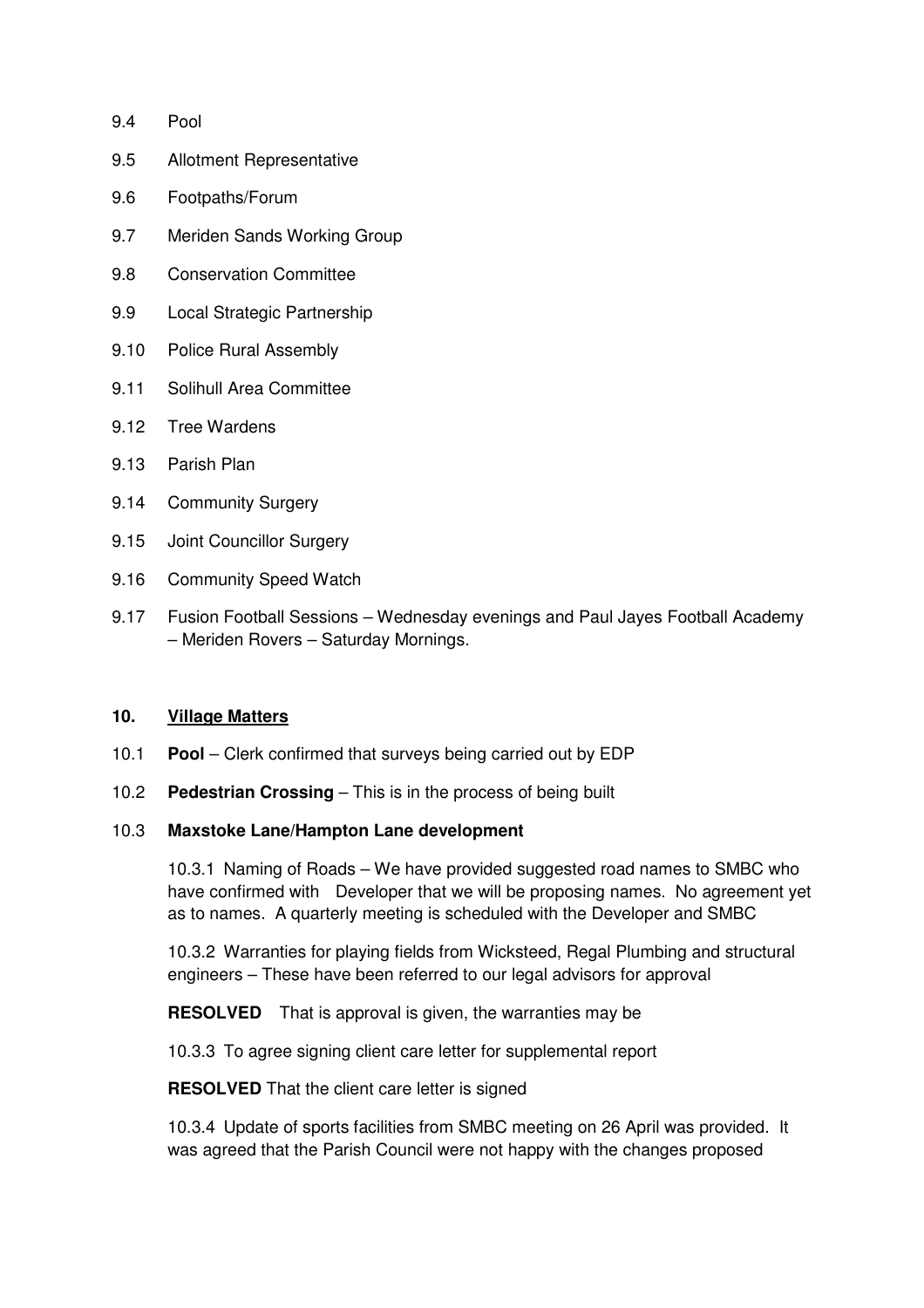**RESOLVED** To take legal advice regarding the agreement with SMBC concerning the new playing fields

10.4 **Public Conveniences –** An update was provided regarding the recent events that had occurred and issues regarding the Contractor Sandford Building Services.

**RESOLVED** That Priority Builders are instructed to carry out the works

10.5 **HS2 – Consultation** – It was urged that people should respond individually. Consultation period ends in July

10.6 **Elections –** Clerk confirmed that ML, RW, BK and PL are elected as officers. We are advertising for individuals to be co-opted onto Parish Council. To agree payment of the cost of producing leaflet for co-option

**RESOLVED** That the matter is placed on the Agenda in June. Applications to be considered in July. The cost of producing co-option leaflet is agreed.

10.7 **Consultations** - Fairer Contribution policy and Charges for Social Care Services. Warwickshire waste core strategy. Future of Local Public Audit

10.8 **Millisons Wood Kiosk –** This has now been adopted. Consideration was given as to its use.

10.9 **Parish Design Statement –**To agree payment of cost of consultation leaflet

**RESOLVED** The Parish Council agrees to pay the cost of the consultation leaflet.

10.10 **Allotments –** To agree rent for the forthcoming year and update regarding tenancies

**RESOLVED** The Parish Council agrees that rents shall remain the same for the forthcoming year.

10.11 **Millisons Wood Nature Trail –** The Funding has been confirmed and a meeting took place with the designer to produce boards. To agree instructing designer to produce boards and other professionals to undertake work in accordance with lottery bid

**RESOLVED** The Parish Council agrees to instruct the designer and other professionals in accordance with the lottery bid

10.12 **History Books -** It was confirmed that Doreen Agutter the historian wishes to produce book 3

**RESOLVED** That DA is instructed to produce the book and the Parish Council shall pay out of its contingency fund. Clerk to write to DA to confirm decision.

10.13 **Councillors Register of Interests** – SMBC have requested details from Councillors to be provided direct to SMBC

10.14 **Donations –** War Memorial Committee and Graveyard Maintenance – Request made by Parochial Church Council – Clerk to make enquiries and ascertain what the money is to be used for.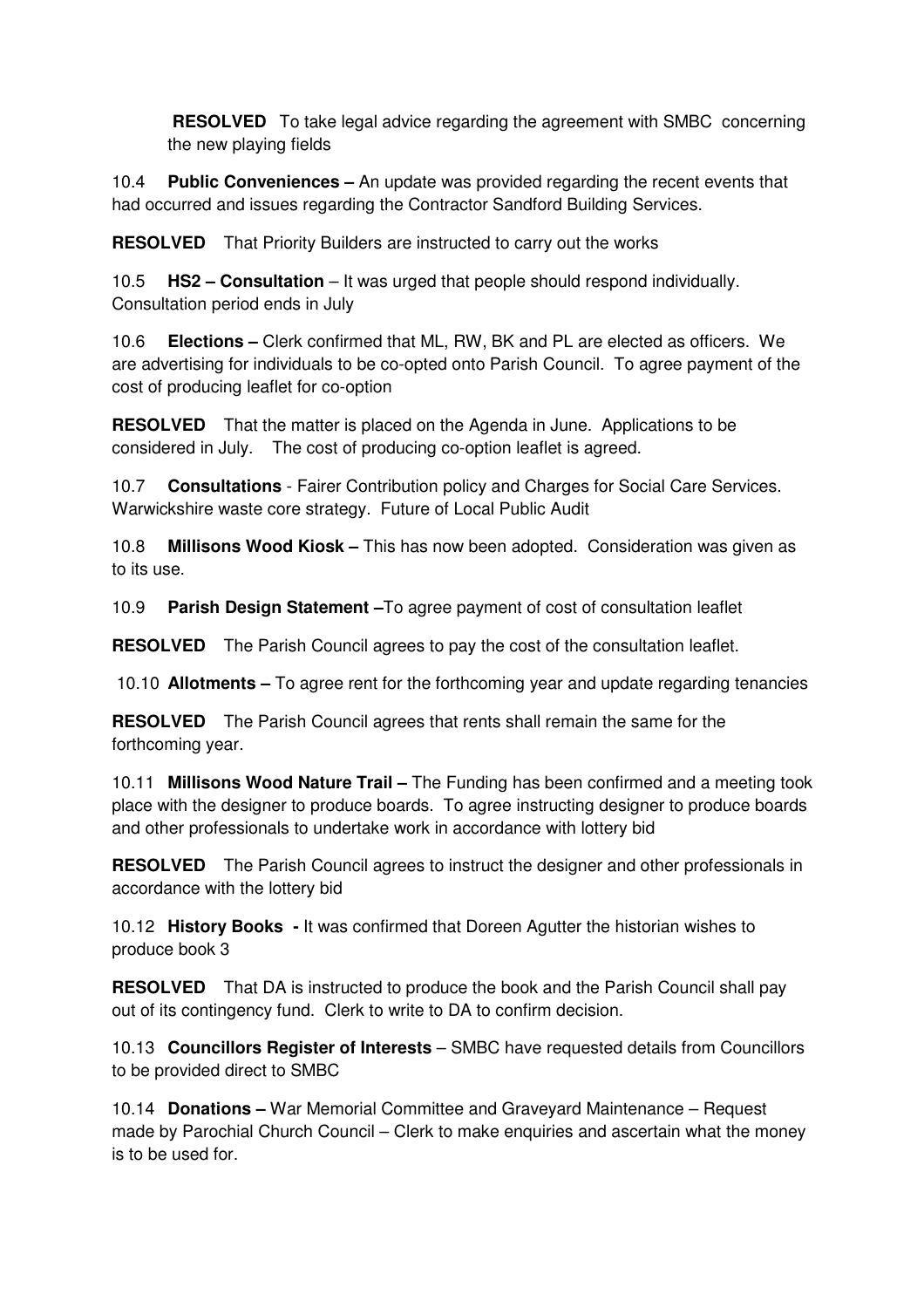10.15 **Best Kept Village Awards** – It was confirmed that Judges will be visiting on 10<sup>th</sup> May 2011

10.16 **Meriden Mag –** Deadline for next issue is 6th May 2011

10.17 **Heart of England Way Association –** To agree renewal of annual membership

**RESOLVED** The Parish Council agrees to renew membership and pay annual subscription

# **11. Planning Matters**

# **11.1 2011/446 - Heart of England Club, Berkswell Road, Meriden, CV7 7LB** -

Retrospective application for replacement of 10 lighting poles with 8 new lighting poles 5m high

**Comments:** The Parish Council questions what is the spread of light? Is the height of the pole important? What is the practice SMBC use in terms of lighting? There is an issue in the Parish Plan about light. Can the Social Club promise to turn lights on and off to make sure they are not left on all night?

**11.2 2011/462 - Meriden Shafts BPS Showell Lane, Solihull**- Non-material amendment to planning application 2009/1980. The GRP kiosk has 2Nr external ventilation ducts fitted with end cowls. These ducts protrude through the external walls and turn 90 degrees to reach a height of 1m above roof level

**Comments:** No Comment

**11.3 2011/500 - Maxstoke, Hampton Lane, Meriden CV7 7JR** - Non-material amendment to approved planning application 2009/490 to enlarge previously approved porch.

**Comments:** Neighbour notification. The porch needs to integrate with the style and character of the existing dwelling using matching materials and fenestration detail

**11.4 2011/476 - Grange Farm, Fillongley Road, Meriden-** Conversion of existing barns into 2 No. dwellings (Resub of 2009/2063)

**Comments:-** No objection

# **12. Accounts & Governance**

# **RESOLVED**

That the accounts are approved for payment.

# **11. Date of Next Meeting**

The Annual General Meeting is on Wednesday  $11<sup>th</sup>$  May 2011 at 7.30pm in the Village Hall.